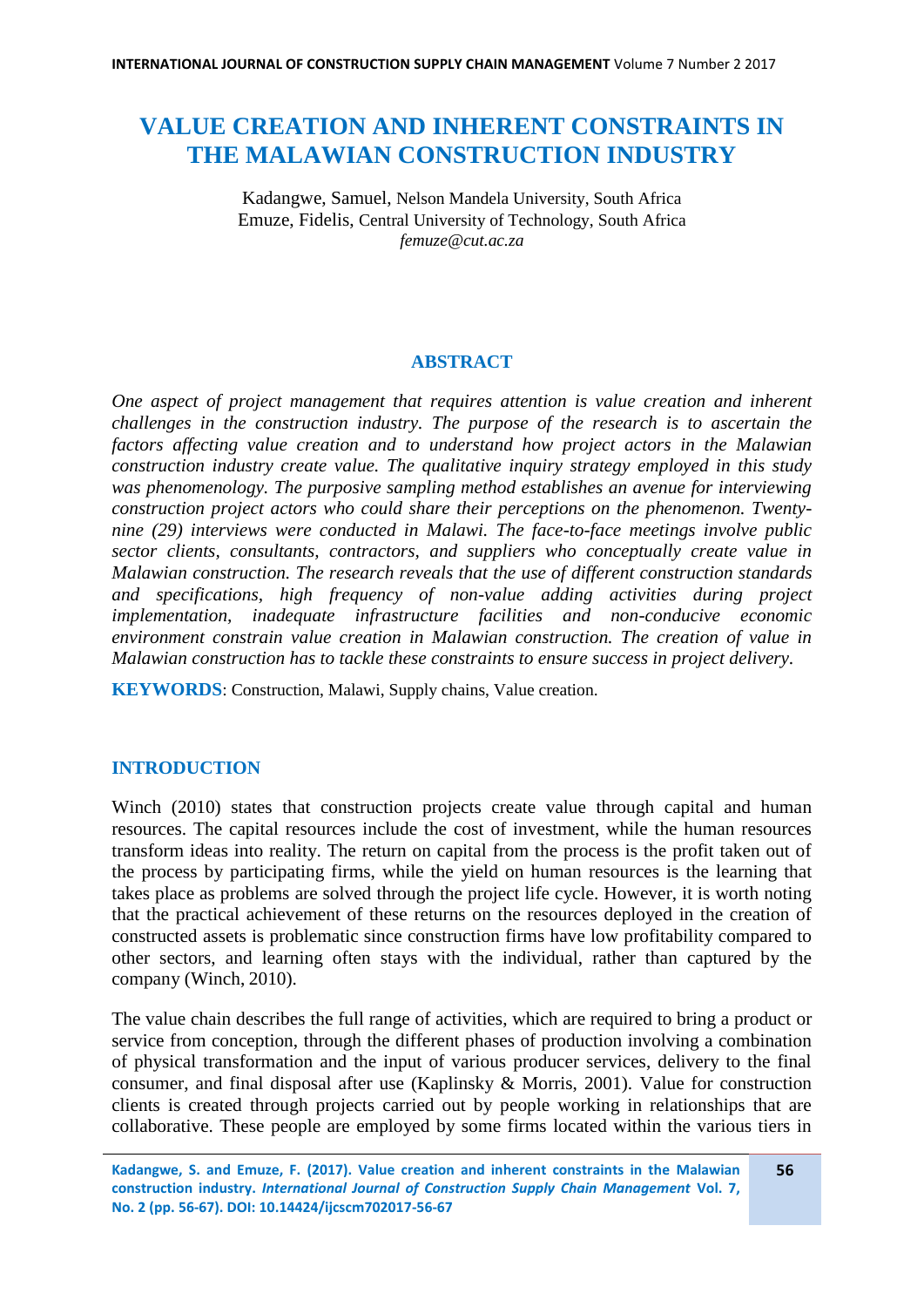the supply chain established by contractors and client organizations (Pryke, 2012). In construction, the supply chain includes subcontractors and suppliers as well as the processes within the business itself (Fisher & Morledge, 2002). It contains all the parties involved in designing, building and delivering services for a project. A supply chain becomes a value chain when all participants put exceptional care and effort into providing value to the direct and indirect customers and for removing wastes from the project delivery systems (Pryke, 2012). In the end, value delivered in a value chain is reflected in the profitability of all chain's participants (The Mechanical Contracting Education and Research Foundation MCERF, 2004). The criteria for success in a project depends on various factors such as the timely, and cost-efficient delivery of materials, systems, and facilities by quality requirements, as there are many stakeholders, contractors, and suppliers involved in a project. The management of supply chain methodologies and processes becomes crucial to ensure that project resources are delivered as required (Basu, 2011).

Value creation is a process facilitated through the supply chain. To achieve the expected value, the supply chain is managed correctly. However, maintaining supply chains in the construction industry have its difficulties. Factors such as lack of trust, adversarial relationships, transient nature of projects and number of infrequent clients are significant problems associated with imperfect creation through the astute management of a supply chain (Morledge, Knight & Grada, 2009). The purpose of this article is to contribute to the value creation debate by illustrating how project actors in the construction industry in Malawi create value.

The creation of value in Malawian construction depends on several factors that constitute constraints in the sector. For example, construction of projects is challenged by some problems in Malawi. Such problems result in a cost overrun, project delays and sub-standard work where contractors are blamed for the poor delivery of construction projects.

The National Industry Council of Malawi (NCIC) regulates the construction industry in Malawi. The NCIC was created through an Act of Parliament (Act No. 19 of 1996). The NCIC is mandated to build capacity in the Malawian construction industry. The NCIC is privately funded by receiving its income from registration fees of contractors, consultants, charges from training courses, and a levy from all contracts awarded in Malawi. Other institutions responsible for construction in Malawi include the Malawi Board of Engineers, the Architects, Quantity Surveyors Board, and the Office of the Director of Public Procurement.

However, the construction industry in Malawi as is the case in many countries in Sub-Saharan Africa is facing many challenges for it to perform (World Economic Forum WEF, 2013). For example, difficulties include contractor capacity problems such as cash flow problems due to delayed payment and lack of flexible credit facilities; poor craft due to lack of skilled labour and inferior quality construction materials; unstable economic environment; price escalations and poor stakeholder management (Emuze & Kadangwe, 2014). The unethical behaviour practiced in the construction industry such as client personnel who are involved in preparing and evaluating tender documents that they have previously priced with scheming firms should be addressed (Chiocha, 2009; Chilipunde, 2010). The capacity problem in procurement entities due to inadequate training, attitude problems, failure to adapt to change and lack of interest is also affecting the acquisition process. The tendency by suppliers to inflate their prices when dealing with public institutions and to procure officers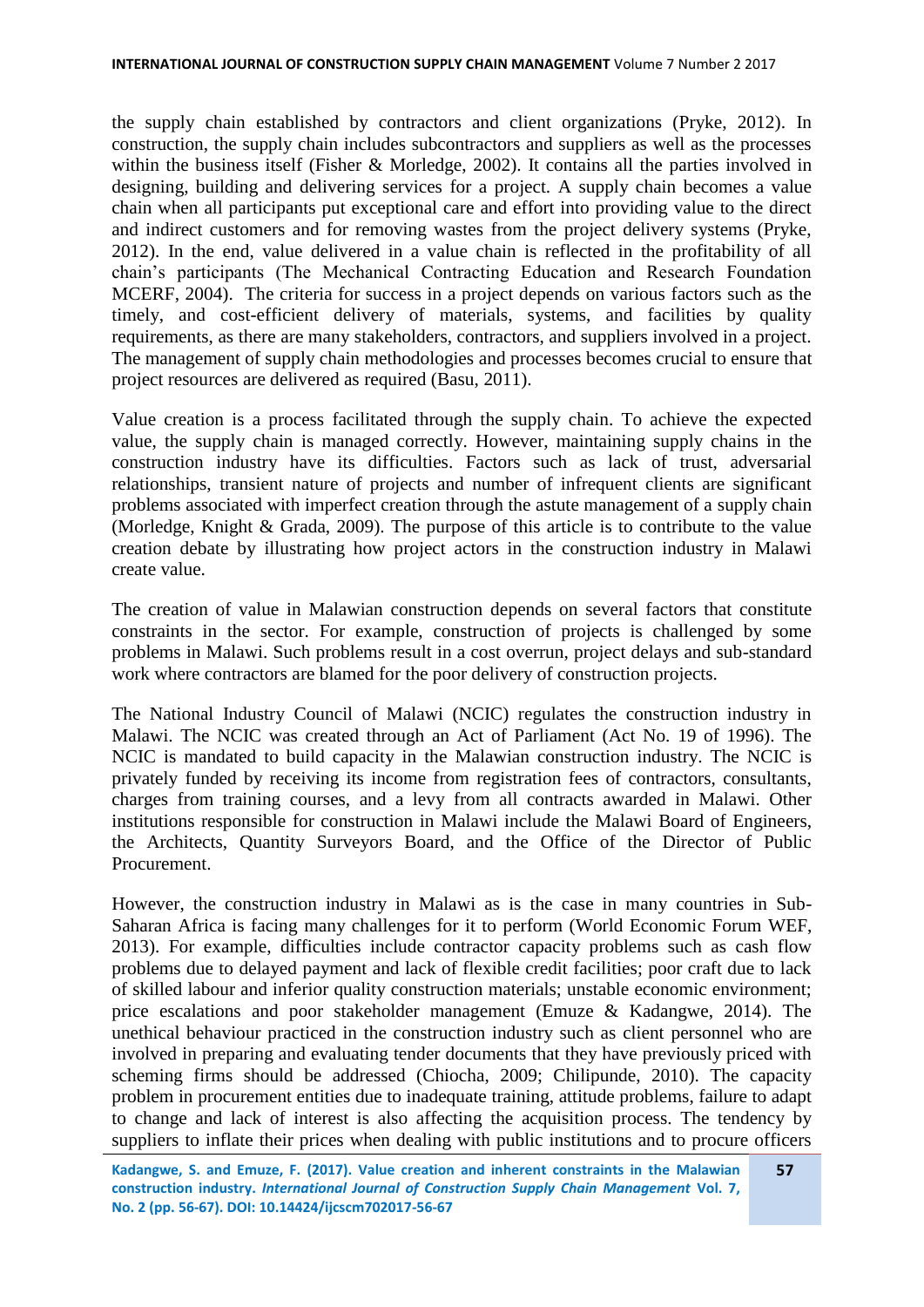demanding for rewards to award contracts to suppliers are some of the challenges faced regarding public procurement in Malawi (Office of Director of Public Procurement ODPP, 2008).

Furthermore, it should be noted that the performance of the entire value chain should be optimum for the construction industry to deliver expectations of clients and the end-users. Thus, the research problem examined is the '*inability of the supply chain to create and sustain expected value for clients of construction products in Malawi.'* To resolve the problem, an attempt was made to answer one question, which sought the response to how do actors involved in project delivery in Malawi create 'value'?

## **LITERATURE REVIEW**

#### **The Concept of Value in the Construction Industry**

The idea of value is defined as the relationship between satisfying an organization's many conflicting needs and the resources required to meet these needs. The fewer some resources used or, the higher the satisfaction, the greater the value. The value in projects is added in several ways. These include providing higher levels of client satisfaction, maintaining acceptable levels of satisfaction while lowering resources expenditure, or some combination of the two. It is also possible to improve value by simultaneously increasing satisfaction and resources if satisfaction increases more than the resources used to achieve it (Venkataraman & Pinto, 2008). The 'utility value,' 'the exchange value' and 'the esteem value' are the three factors that influence value (Dallas, 2006).

Langford, Martinez, and Bititci (2003) give a broader picture of value in a construction project by proposing that value should be defined as a system and as a flow. They are of the opinion that value systems and value flow try to give a new approach to the value definition from the two different perspectives, namely 'client' and 'contractor.' Hence, value flows from suppliers/ contractors to clients as well as from clients to contractors as shown in Figure 1.



**Figure 1: The Value Systems and value Flow (Langford** *et al.***, 2013:12)**

**Kadangwe, S. and Emuze, F. (2017). Value creation and inherent constraints in the Malawian construction industry.** *International Journal of Construction Supply Chain Management* **Vol. 7, No. 2 (pp. 56-67). DOI: 10.14424/ijcscm702017-56-67**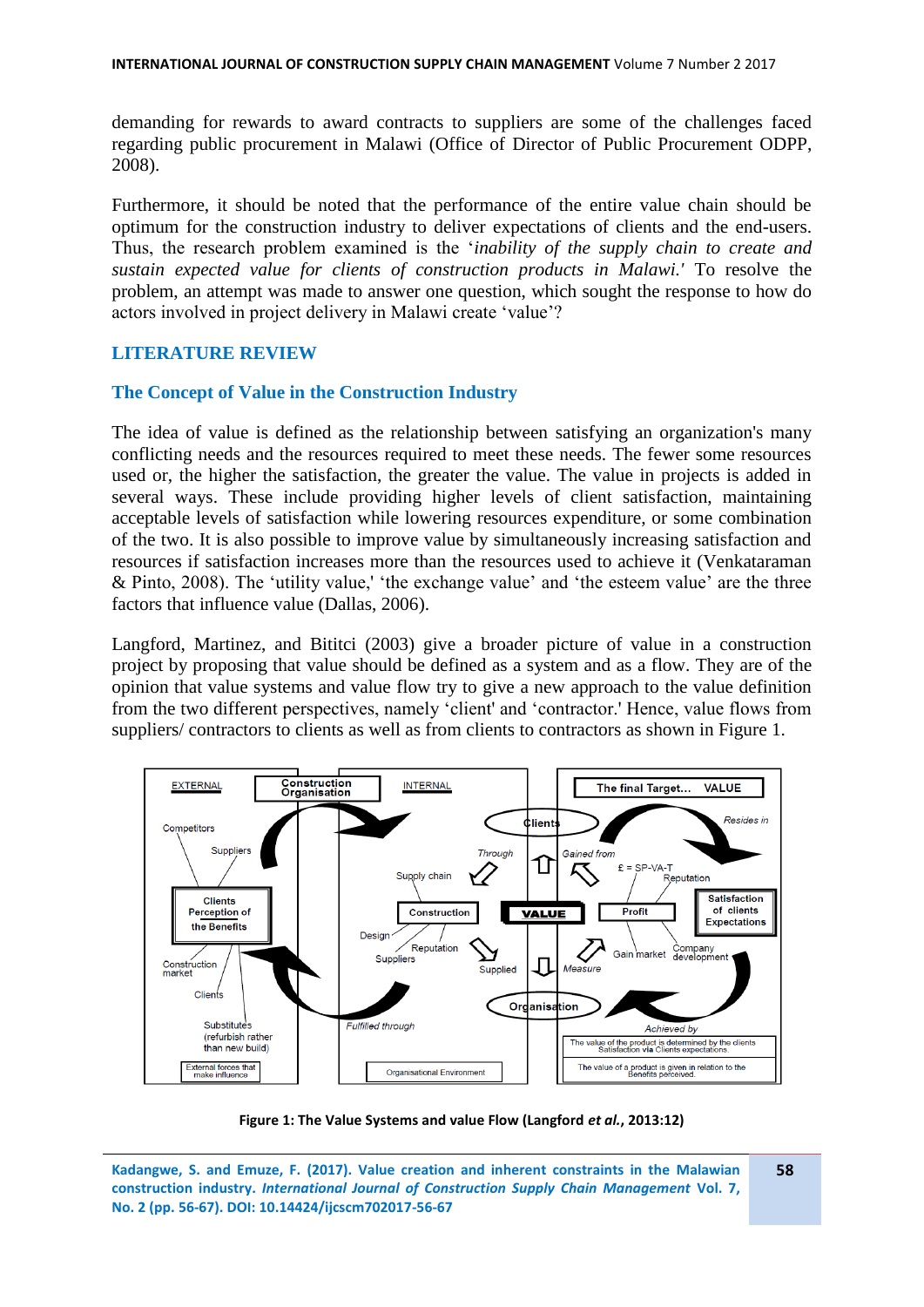Walker (2012) concluded that firms deliver value in a variety of ways. The preferred strategic stance of the client or the coordinating firm managing the supply chain mediates the perception of value. This value evolves through knowledge, competence and by developing an efficient, effective and sustainable project design that provides the benefits expected by the client or through the resources required to deliver the outputs to the expected five criteria of efficiency, effectiveness, relevance, sustainability, and impact. Value is also achieved through providing the needed engagement with and commitment to the client by dynamically responding not only to 'normal' turbulences associated with uncertain ventures but also to other exigencies that may emerge because of a potentially changing economic environment over the life of a project.

In a study of construction projects in Hong Kong, China, Wong, Cheung and Chan (2004) identified 15 value-creating activities for construction projects. The Hong Kong study indicates that maintaining effective and sufficient communication on site, understanding the client's requirements and ensuring efficient information flow are critical activities in value adding. While, understanding client's needs, facilitating better time management, and timely decision-making are the critical activities concerning cost saving. It is notable that implementing punishment schemes is ranked very low as Wong *et al.* (2004) argue that by applying punishment schemes, collaboration among project team members is discouraged. Thus, by avoiding punishment, project team members may hesitate to share innovative ideas or alternative construction methods, even if these may generate better values of the project.

## **Non-value Adding Activities in Construction Projects**

Alwi, Hampson and Mahomed (2002a) mention that the term 'non-value adding activity' is used to differentiate between solid construction waste found on-site, and other waste which occurs during the construction process. Thus, waste in construction is not only focussed on some waste materials onsite, but also related to several activities such as overproduction, waiting time, material handling, processing, inventories, and movement of workers.

The main categories of waste during the construction process are rework, defects, material waste, delays, waiting, poor material allocation, unnecessary material handling, and material waste (Alwi *et al.,* 2002a). Alwi, Hampson and Mahomed (2002b) argue that all those activities that produce cost and take time, resources or require storage, but do not add value or progress to the product is called non-value adding activities or waste. The study conducted in Indonesian construction determined that repair of finished work, waiting for materials, delay to schedule, and design changes were the key variables causing waste in the industry (Alwi *et al.,* 2002b). The study further revealed the major causes of waste include a lack of skilled personnel, non-conforming materials, late delivery of materials to the site, as well as waiting for materials to be delivered from storage to other areas on the site, inclement weather, design changes and slow decision-making.

Al-Mudimigh, Zairi and Ahmed (2004) suggest that price pressure, poor communication, and lack of leadership, inadequate knowledge/training, corporate philosophical differences, and lack of trust and technology incompatibility are significant challenges to value chain optimisation in the construction industry. In a South African construction study, Emuze (2011) established that time and cost overruns, variations/claims, reduced productivity and client dissatisfaction are the major impacts of non-value adding activities on projects while issues such as incidents/accidents, and fatigue and damage to the environment rank the lowest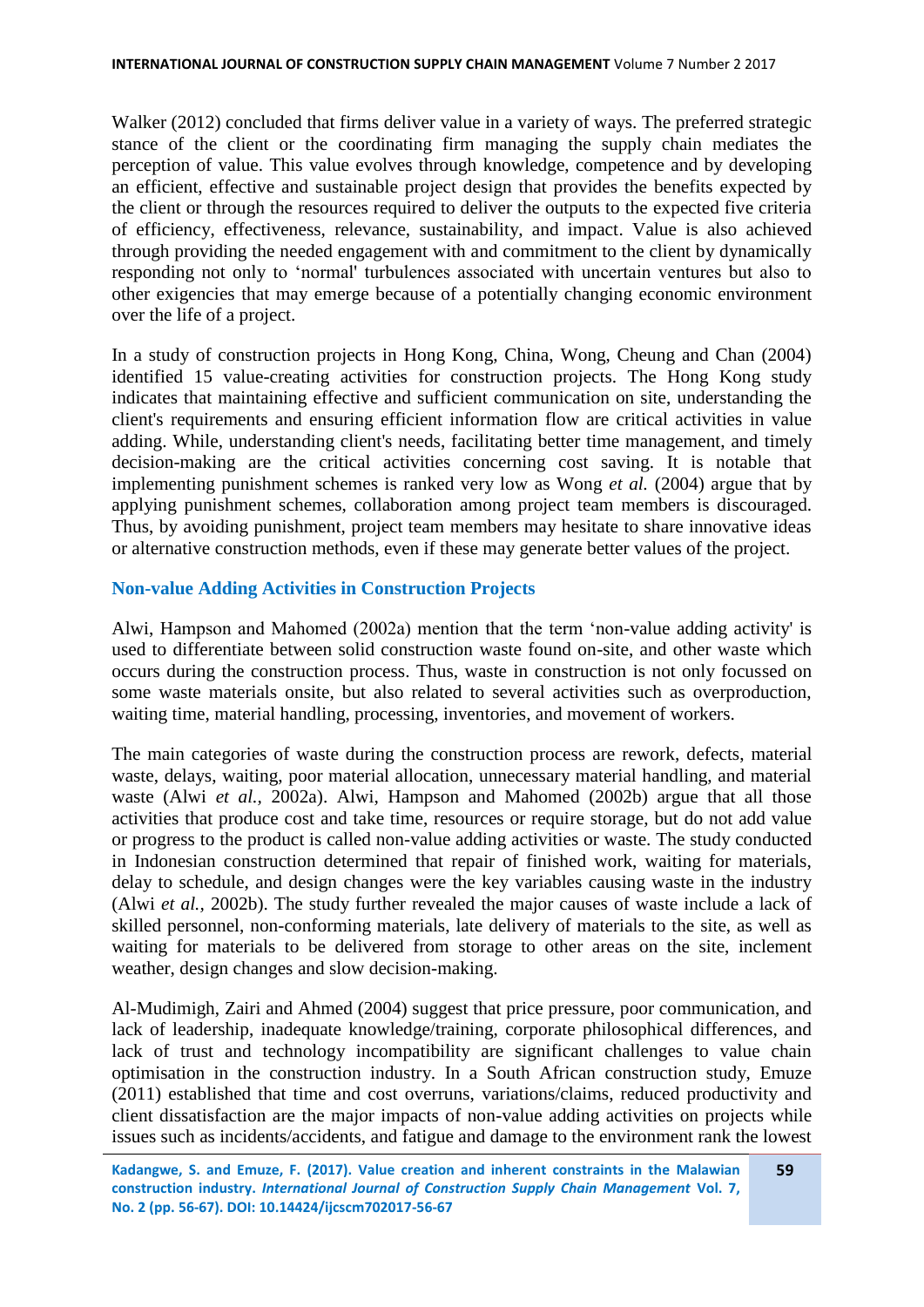in terms of non-value adding activities. Senaratne and Wijesiri (2008) have however recommended some methods and techniques that can reduce non-value adding activities on projects. Such techniques include Just-in-Time (JIT), Total Quality Management (TQM), Multinational Task Group and Kaizen.

## **METHODOLOGY**

The qualitative inquiry strategy employed in this study was phenomenology. The technique was chosen as the essence of the research required understanding the perspectives of the players in the Malawian construction industry. The study obtained insights on the topic as opposed to a statistical generalization of perception within a population sample. Creswell (2013) says phenomenological research helps the researcher identifies the 'essence' of human experiences described by participants in a study. Leedy and Ormrod (2010) define phenomenology as endeavours enacted to understand the views of people to comprehend the nature of a phenomenon. According to Borrego, Douglas and Amelink (2009), qualitative research is useful for approaches in which a theory justifies the purpose statement and the direction of a narrowly defined research questions.

Saunders *et al.* (2009) state that a sample size of between 25 and 30 is sufficient to conduct interviews in a qualitative study. Creswell (2012) noted that groups partaking in phenomenological research could vary between 3 and 15 individuals. The number of participants in a phenomenology study such as the one reported in this article does not, therefore, allow statistically significant generalization.

The sample population includes general contractors, consultants, specialist suppliers, general suppliers, and client organizations. Purposive sampling technique was used in the study. The purposive sampling technique was used for selecting interviewees considered knowledgeable enough for the inquiry. Time, cost, and experience were discussed in the choice of the purposive sampling technique for this study (Creswell, 2013). The contractors, consultants, and suppliers were drawn from the NCIC database.

|                           | Response (no.) |            |                |                |               |
|---------------------------|----------------|------------|----------------|----------------|---------------|
| Category                  | $1-5yrs$       | $5-10$ yrs | 10-15yrs       | 15-20yrs       | $>$ 20 $V$ rs |
| <b>General Contractor</b> | $\Omega$       | 1          | $\overline{4}$ | $\overline{4}$ | 5             |
| Consultant                | 0              | 0          | $\mathcal{P}$  | 0              |               |
| Supplier                  | 0              | 1          | 3              | 2              |               |
| Client                    | 0              | 1          |                | 1              |               |

**Table 1. Construction industry experience of interviewees in years**

The original sample consisted of 30 participants, but only 29 participants took part in the study. The sample distribution entails 14 contractors, four consultants, seven suppliers, and four clients. Regarding general industry experience, five contractors, two consultants, one supplier, and one client have more than 20 years of experience. The lowest experience period that was recorded is ten years (Table 1). The participants had different academic qualifications, which ranged from diplomas to postgraduate qualifications.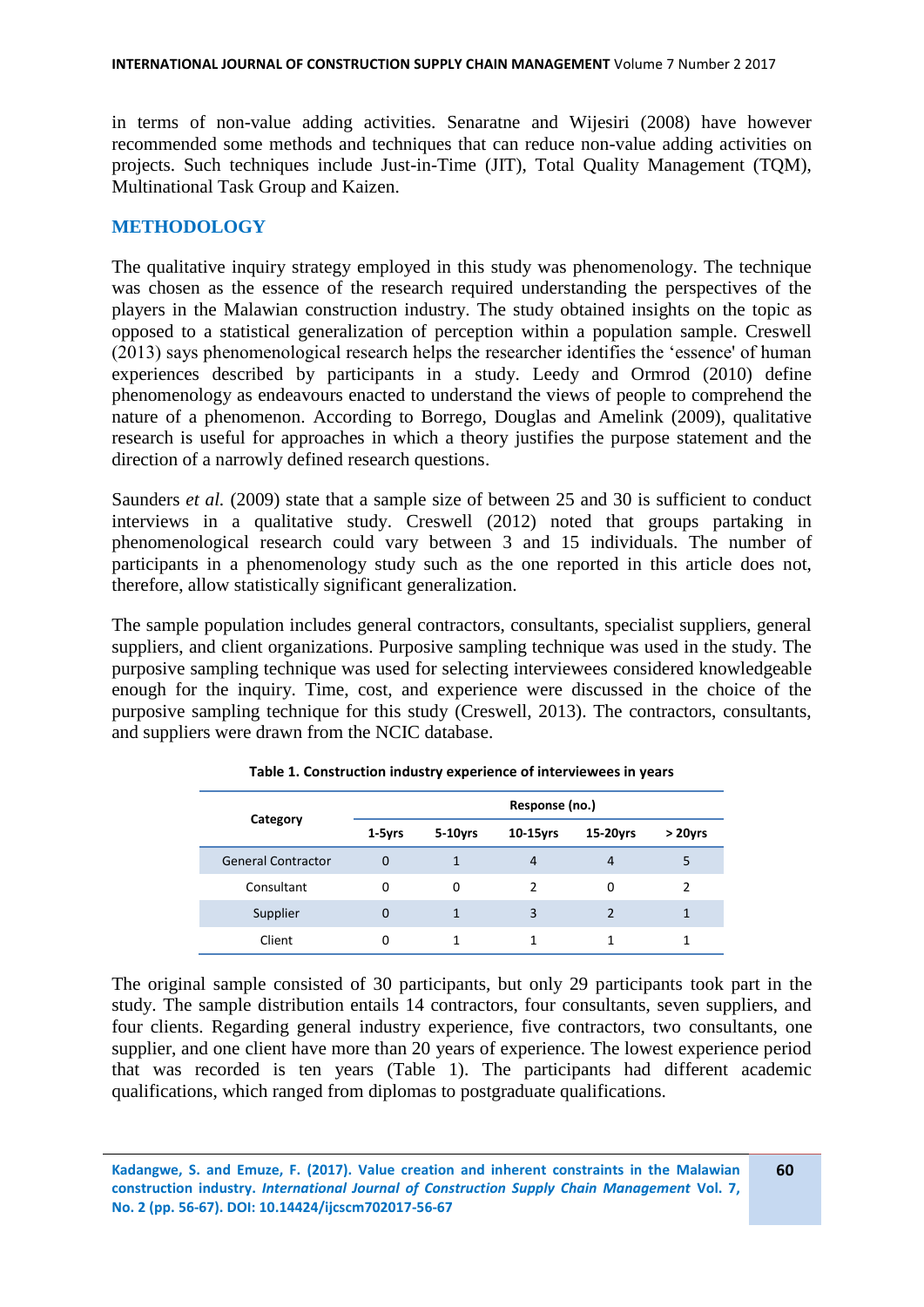| <b>Highest Educational Level</b> | Job Titles                               | Number |
|----------------------------------|------------------------------------------|--------|
| Diploma                          | Director/Manager                         | 6      |
| Degree                           | Director/Manager/Architect/QS            | 13     |
| Postgraduate Degree              | Director/Manager/Chief Executive Officer | 10     |
| TOTAL                            |                                          | 29     |

**Table 2. Educational level and job titles of intervieweesinterview respodents**

## **DISCUSSION OF RESULTS AND FINDINGS**

The data that were tape recorded before transcription were collected through face-to-face interviews. The transcribed data were scrutinized based on Moustakas' (1994 cited in Creswell 2012) approach to phenomenological analysis. The transcripts were examined to select major statements, which were treated as being of equal value. Following this step, repetitive and overlapping comments were removed to eliminate duplication. The important statements were then grouped into themes as in the interview protocol. Textural and structural descriptions, relative to the significant statements were drafted by explaining what and how interviewees experienced the phenomenon.

This section of the article responds to the main research questions posed in section one. In particular, the interviewees were asked questions regarding:

- How do they add value to their customers?
- How can the add value in the construction value chain?
- What is the non-value adding activitie and their causes in Malawian construction?

When responding to the questions, the interviewees also mentioned their experiences about the constraints affecting the industry in the form of lack of plant and equipment, and the poor level of communication during project implementation.

## **Value Addition to Customers**

The participants were asked to mention how they add value to their customers or end users. The various responses have been recorded concerning the category in which the participants appear in the construction value chain.

The contractors mentioned that producing a quality product, on time and within cost, is how they add value to the customer. Other participants mentioned that they add value by doing their job according to specified standards and ensuring that the project should last according to the expected lifespan. Other values adding activities by contractors include advising clients regarding the choice of materials, alternative designs, and best method of constructing to save costs. Additionally, the participants mentioned that as they undertake projects, they make sure that the product is built in an environmentally friendly manner. A contractor participant, who specializes in finishes, mentioned that their job is to add value to any building. Thus they add value by not just installing an ordinary door or window, but beautifying it, and providing quality finishes. Another contractor participant mentioned that the firm advises the client on the best method for producing products by giving alternatives, which at the end of the day will be very economical to the client.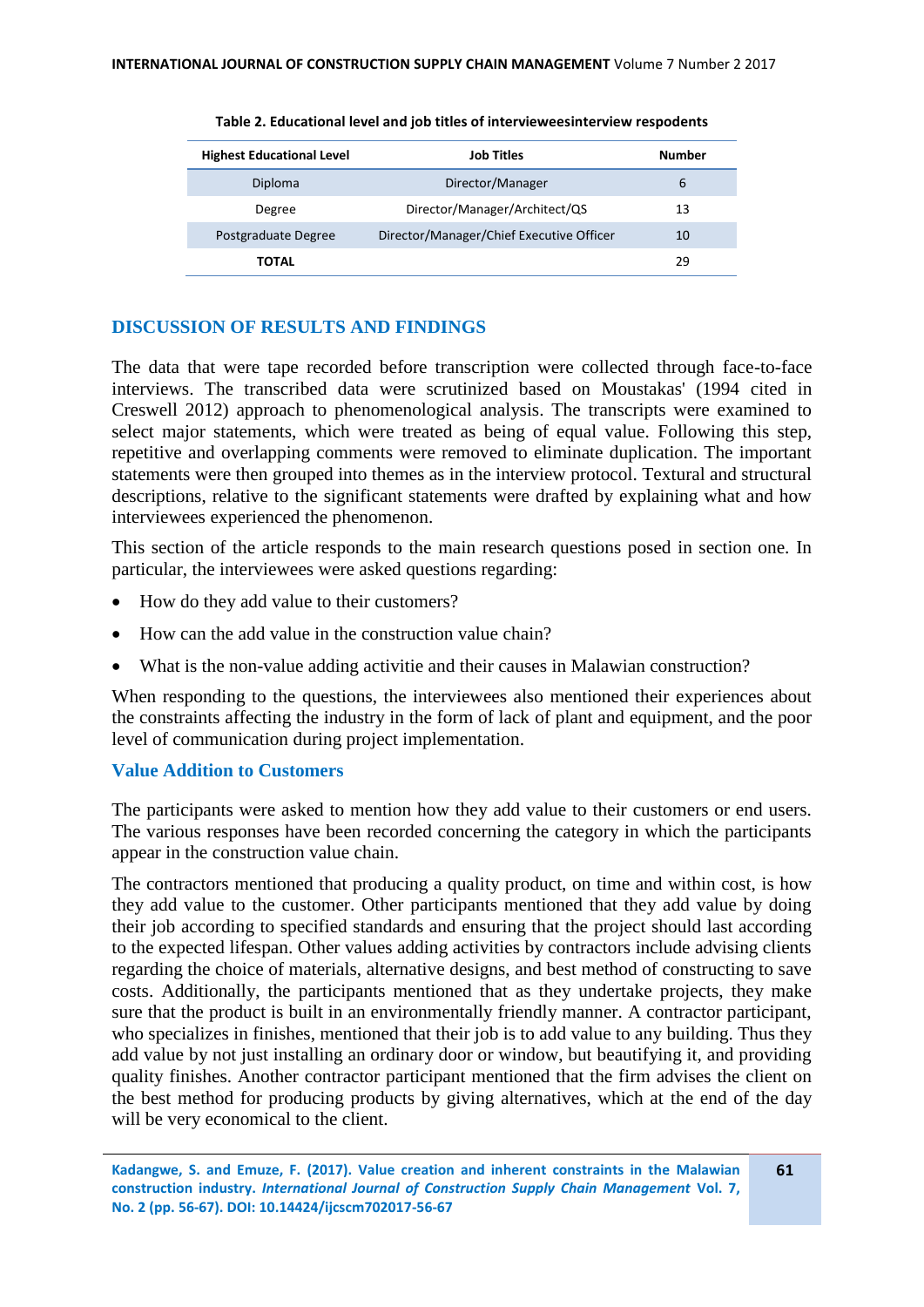The consultants mentioned that they add value to clients by giving them the necessary advice on the alternative designs and technologies available with cost comparisons, conforming to set standards and specifications, and providing contract management services concerning cost, quality, and time management. A consultant mentioned that although the client provides them a brief, including a schedule of areas, the firm normally advises the client on the standards for different spaces. The consultant further advises the client on the available technologies regarding the building blocks to be used such as burnt brick, soil stabilized blocks, or concrete blocks, and over and above that the firm make a cost comparison so that the client will know the cost implication of each alternative technology available. Another consultant admitted that the industry as a whole does not do much regarding value addition to the client, apart from specifying what is known in the industry. He elaborated that the industry merely repeats practices instead of conducting research and development. In essence, the consultant express the opinion that the industry is lacking the zeal and foresight to determine what else can be used in the industry concerning creativity and innovation.

The supplier participants mentioned that they add value to their customers by supplying a product at a good price, providing an after-sale follow up to ensure that the product they have produced has no problems, and offer technical back up service. A supplier also mentioned that his product is better than any of his competitors as it lasts four times longer, hence giving the customer value for money. Another participant mentioned that Malawi is full of fake products, and as such, he stocks three types of the same product that are labeled as low, medium, and high-quality products. Thus, customers are advised accordingly regarding the quality of the product they wish to purchase and the cost implication attached to the product. The participant then mentioned that by stocking various quality options for the same product and offering them at different prices, he could satisfy different segments of the market.

#### **Value Addition in the Construction Supply Chain**

Under this particular theme, the participants were asked to mention the areas in the construction supply chain where they can add more value. The interview sessions allowed the participations to cite project actors with the most significant capacity to create value in the value chain.

When responding to the questions in the section of the interview protocol, the contractors mentioned that they could add more value by offering advice regarding pre-construction services by assisting in recommending well nominated or domestic subcontractors and helping in facilities management. The contractors also mentioned that one area in which they can add value is advising consultants on the quality of construction materials available in the market, and ensuring that suppliers procure quality materials. They also mentioned that they add value in the value chain by training more people on the aspects of construction. Such training is provided to client and consultant representatives. The contractors mentioned that being at the hub of the construction value chain, they can offer increased collaboration among all members of the value chain; engage financial institutions to understand the dynamics of the construction industry, and engage knowledge organizations in the latest trends in construction.

A particular contractor contends that project actors must be consulted, even though the consultations can be done at different stages of the project, to get the best out of a project. He was of the opinion that using the best way of producing a product helps to enhance value creation.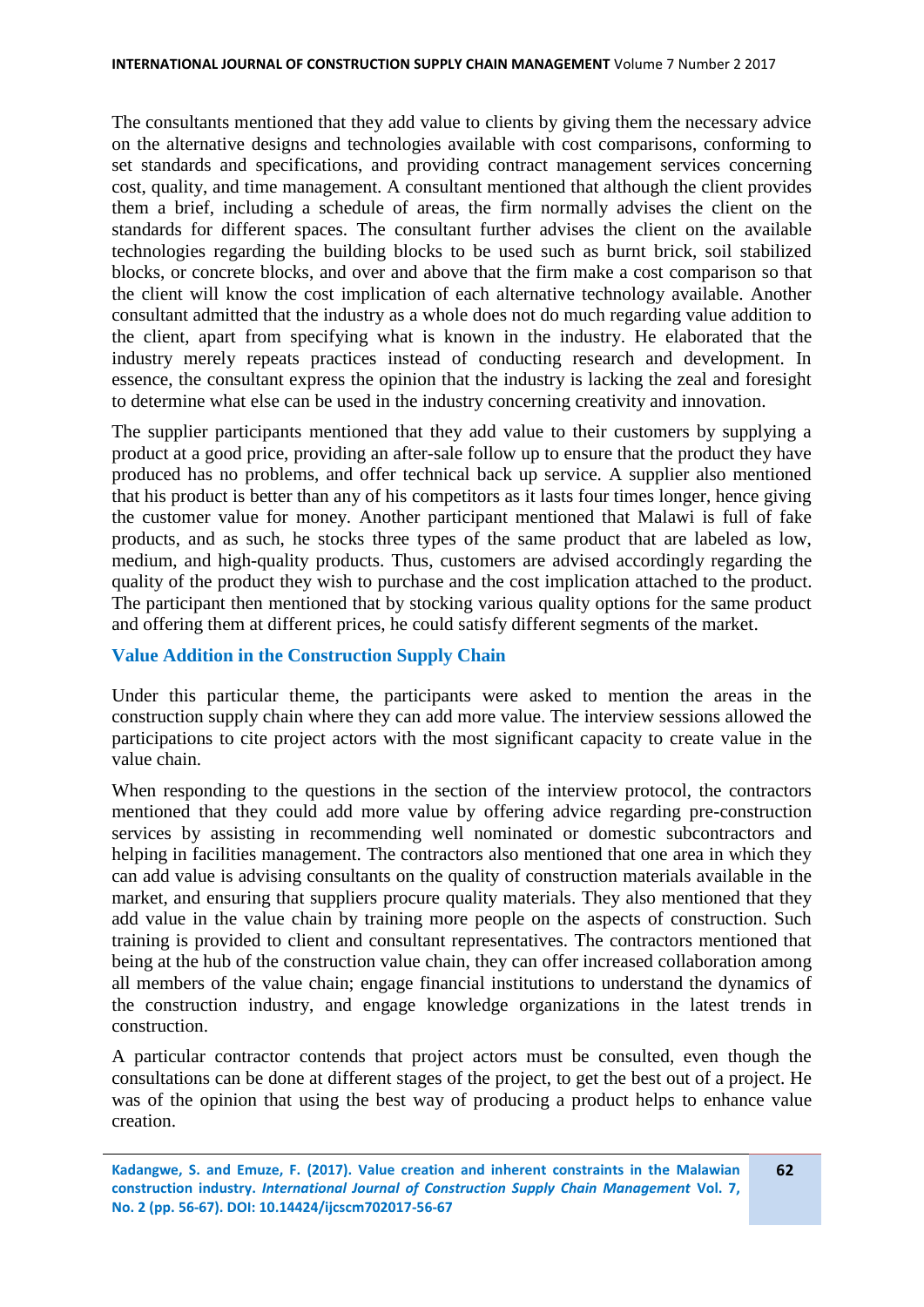Furthermore, the consultants mentioned that they could add more value by using their experience in working with specialist subcontractors to recommend the ideal project actor suitable for a job. They suggest that consultants are in a unique position that links the client to the rest of the value chain. The vintage position can foster increased collaboration and communication amongst all value chain members. The consultants also say that the increased usage of modular designs to accommodate standard material sizes to minimise waste on site is gaining traction in the industry. Further to this, they claim that they can also engage suppliers so that they know and understand the segment of their market. A consultant mentioned that most clients lack the knowledge of how the industry works and do not know what role an architect plays, and what role an engineer plays. He, therefore, mentioned that consultants must educate clients regarding the roles played by each actor in the construction industry.

Suppliers that responded to the questions in this section perceive that they add more value by regularly updating consultants and contractors about the latest products in the market. The updates include information on technical specifications and utility. The suppliers also ensure that consultants are particular about material specifications considering that the knowledge levels of small contractors are limited to technical matters. An insightful claim emerges from a supplier who says that contractors and suppliers have overtaken consultants concerning product knowledge and as such, it is becoming difficult for consultants to advise contractors concerning what construction material products they can use, or not use on a project. Hence, contractors can bypass the consultants and procure construction materials directly from suppliers.

### **Causes of Non-value Adding activities in the Construction Supply Chain**

The participants were asked to mention the type of non-value adding activities they frequently encounter in the construction industry. While describing a range of causes, the participants mentioned the following non-value adding activities:

- Poor material handling due to lack of knowledge and lack of supervision;
- Material wastage due to lack of knowledge, lack of proper site supervision, and poor conditions of employment leading to unethical behavior;
- Defects due to shoddy craft and inferior materials used;
- Delays owing to contractor cash flow problems, lack of communication and coordination on site, non-availability of materials, poor designs, inclement weather, frequent absenteeism of workforce, and lengthy procurement period;
- Rework due to shoddy craft and lack of supervision, and
- Waiting due to incomplete documentation and lack of information on site.

One participant mentioned that non-value adding activities are happening a lot on projects. He says two reasons why non-value adding activities occur on a project. The first reason is due to lack of artisan skills where some activities routinely undergo a rework cycle. Examples of such activities include plastering work that must be completed several times before it is certified adequate. The non-alignment of plaster or wrong levels applied by an artisan is always cited as the cause of this malady. The second reason is that of economic factors whereby workers are not adequately paid, and they end up mixing weak mortar or concrete by putting more aggregate and less cement so that they can take home some cement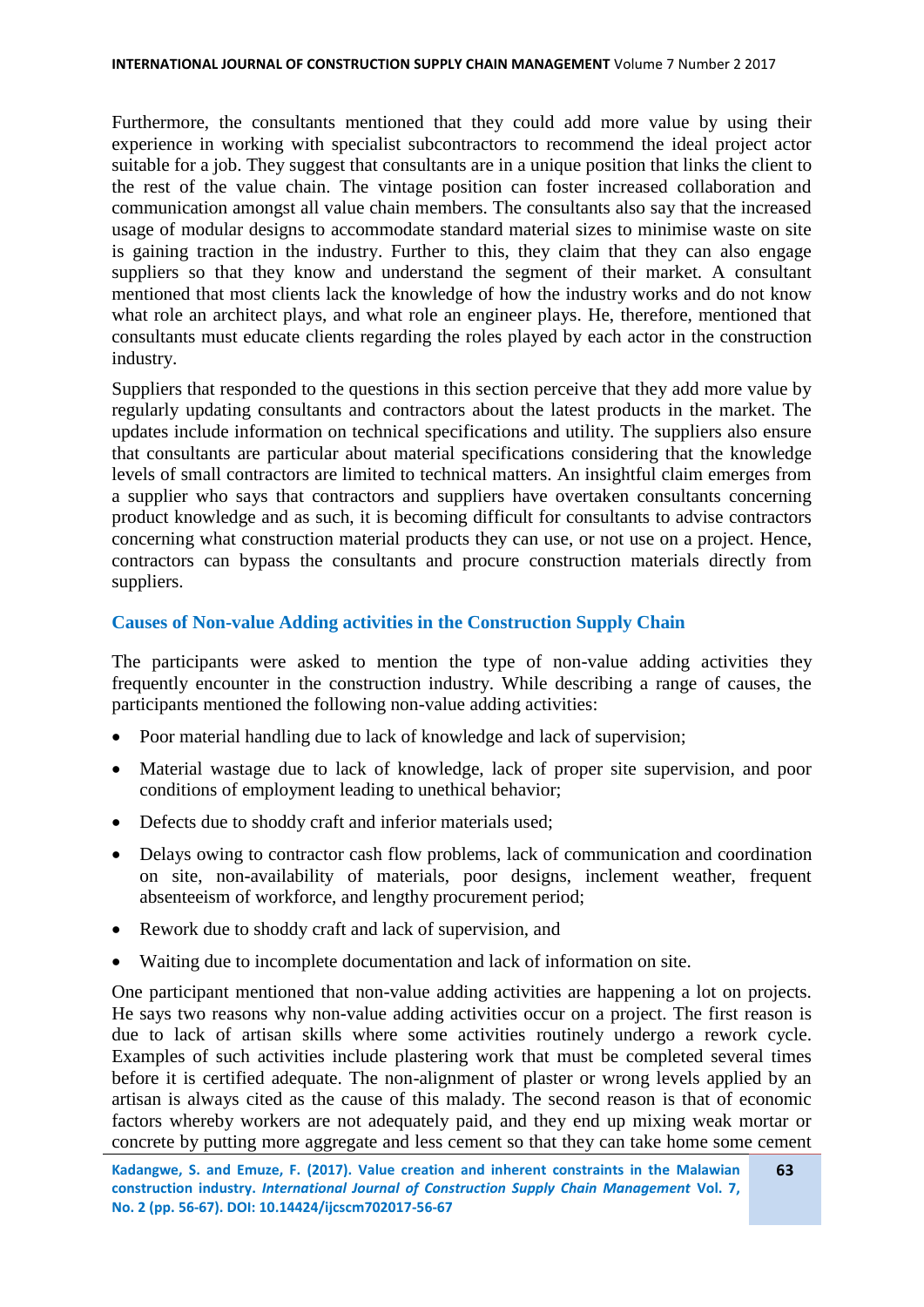and sell it. However, the participant mentioned that such kind of waste is covered in their pricing strategy. Another contractor suggested that poor communication manifests in delays on projects. He suggested that most of the time, the consultant is unprepared and cannot issue appropriate instructions. The obstruction from designers and consultants mushroom on site as contractors may become idle for lack of work due to waiting to be released with instructions.

However, one contractor mentioned that despite lack of skills and poor quality materials being the major causes of non-value adding activities in construction, greed on the part of contractors is also a major factor. He gives an example of where a contractor deliberately uses inferior quality materials such as a paint that peels off before a building is occupied. He also mentions instances, where consultants are not prudent enough to check on the quality of materials used on a project. These have been encountered in the industry.

#### **Constraints in the Construction Industry**

Most of the participants whose projects are in rural, remote areas mentioned that poor road conditions that make access to the site very difficult are the major infrastructure constraint they face in the construction industry. Power interruption is another primary constraint, especially to the participants working in multiple locations. Another obstacle mentioned was poor welfare facilities for people working in rural areas. The participants also indicated the slow internet traffic in Malawi is a significant constraint in the industry.

It is notable that very few participants mentioned that they own all the plant they need for their projects. The participants hire their plants from Caterpillar dealers and the government plant hire association. Some contractors also hire out a plant. These contractors are in the minority. Participants who do not own plant mentioned that only the government offers fair rates for plant hire while the other plant utilizes firms are costly. Some of the contractors suggested that the condition of their owned plant is in a poor state, which constitutes barriers to the running of their business because of high maintenance costs. A contractor mentioned that the inferior status of the plant and equipment is preventing their firm from undertaking some projects that require high usage of specific plant and equipment. Another civil contractor mentioned that all the graders he owns are in a very poor condition. He further says that not many contractors own plant and equipment in Malawi and as such those who hold plant are overcharging to hire out their plant.

#### **Communication during Project Implementation**

The participants differed on how they perceive the level of communication during project implementation. Some participants mentioned that there is poor communication, while others suggested that the pre-scheduled site meetings are adequate to address the issues that arise during project implementation. The contractors perceive that verbal communication and written correspondences supplement site meetings. However, some participants mentioned that the nature of the relationship, which exists between consultants and contractors at times could be termed as 'master-slave' relationships. Other participants mentioned that there is too much finger pointing during site meetings. A contractor mentioned that level of communication varies from project to project. He mentioned that in some projects the channels and level of communication is very good, and information between various parties is up to date while in other projects there are problems in terms of information flow and the delays in providing vital information at the right time ends up affecting the overall performance of the project in terms of time. Another contractor cited an example of poor information strategy. The contractor observed that some consultants tend to communicate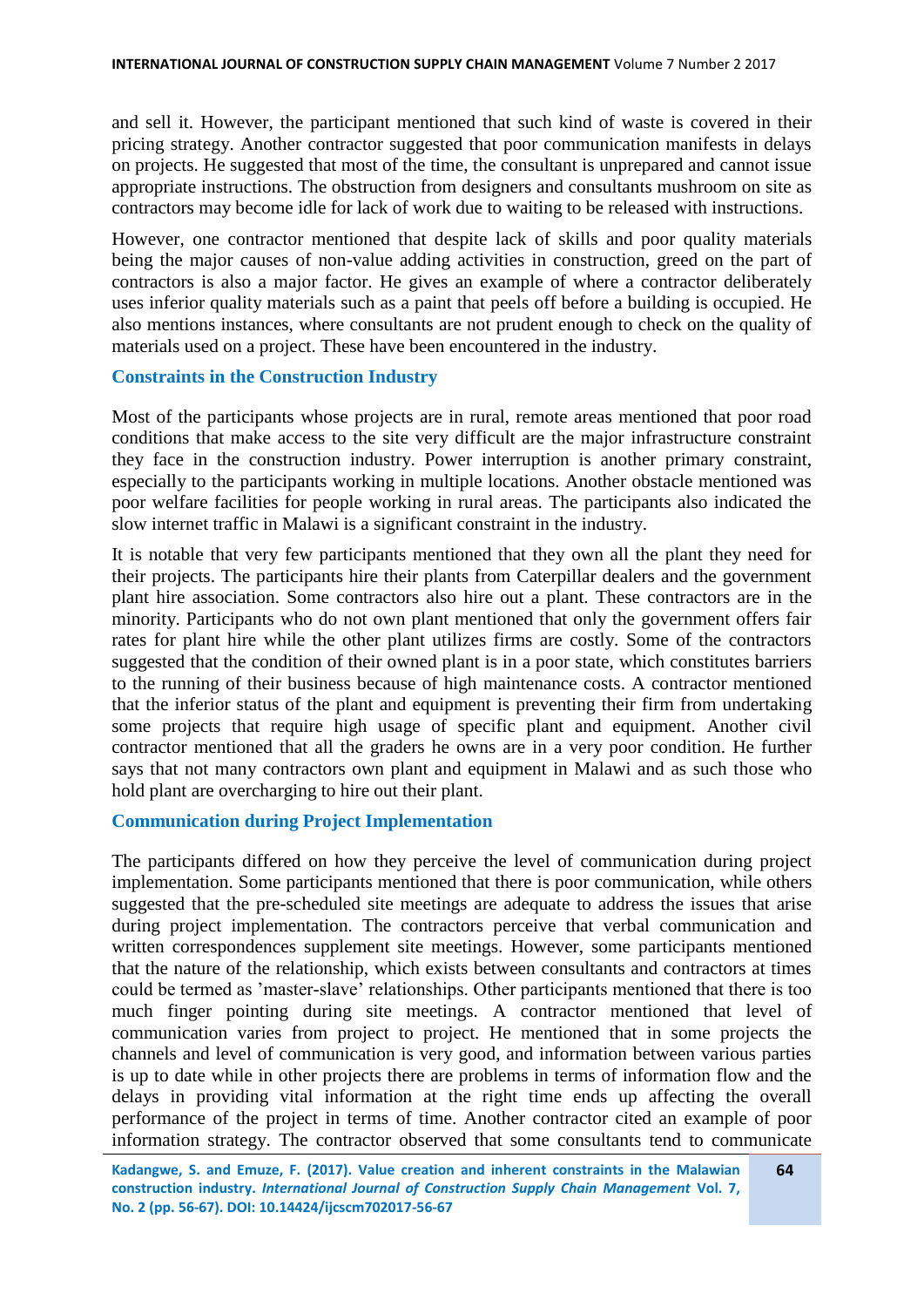very important information a few days before a project review meeting is about to take place, thus to appear to the client that they are properly doing their work. According to the contractors, this altitude creates confusion on the part of the contractor as he is left with very little time to attend to all issues at hand.

## **CONCLUSION**

Principal project actors create value in Malawian construction. For instance, consultants through the provision of design and supervision services add to the upstream value in the construction industry. Similarly, clients create value upstream of the construction process through fulfilling contractual obligations. The principal responsibility of the client during project implementation is the timely payment for completed services. Downstream of the construction process, contractors, subcontractors, and suppliers create value by fulfilling agreed performance requirements. However, this study reveals that value creation, downstream of the construction process, is facing a range of challenges. The challenges form the factors affecting the creation of value in the construction industry. Observed problems are not limited to delayed payments for work done, unstable prices of construction materials, high-interest rates, and poor communication between members upstream and downstream of the supply chain.

The study has also shown that the construction industry in Malawi does experience a lot of non-value adding activities in the form of rework, defects, delays, waiting, reduced material handling, and material waste. Most of these result from poor planning, inadequate supervision, weak management structures, poor craft, and unethical practices whereby contractors using inferior quality materials to maximize profit. Thus, non-value adding activities in the Malawian construction industry are caused by both internally generated factors within the industry and externally generated factors in which the industry has very little control over. In practice, project actors should control and monitor the factors causing low-value creation in the Malawian construction industry.

Given the qualitative nature of the study, the previously mentioned results should be interpreted only in context. In addition, the study just focused on critical members of the construction value chain who are directly involved in project implementation, namely public sector clients, consultants, contractors, and suppliers. However, future studies should go beyond these project actors to include support services, regulatory authorities, facilities managers, and end users. Therefore, further research should be conducted to understand how other members of the construction value chain, who are not directly involved in project implementation, perceive project success in the Malawian construction industry.

#### **REFERENCES**

- Al-Mudimigh, A. S., Zairi, M. & Ahmed, A. M. M. (2004). Extending the concept of the supply chain: The effective management of value chains. *International Journal of Production Economics, 87*(1), 309-320. <https://doi.org/10.1016/j.ijpe.2003.08.004>
- Alwi, S., Hampson, K. & Mahomed, S. (2002a). Non value-adding activities: A comparative study of Indonesian and Australian construction projects. In: C.T Formoso and G. Ballard (eds) Proceedings of 10th International Group of Lean Construction conference, Gramada, Brazil, pp 627-638.

**Kadangwe, S. and Emuze, F. (2017). Value creation and inherent constraints in the Malawian construction industry.** *International Journal of Construction Supply Chain Management* **Vol. 7, No. 2 (pp. 56-67). DOI: 10.14424/ijcscm702017-56-67**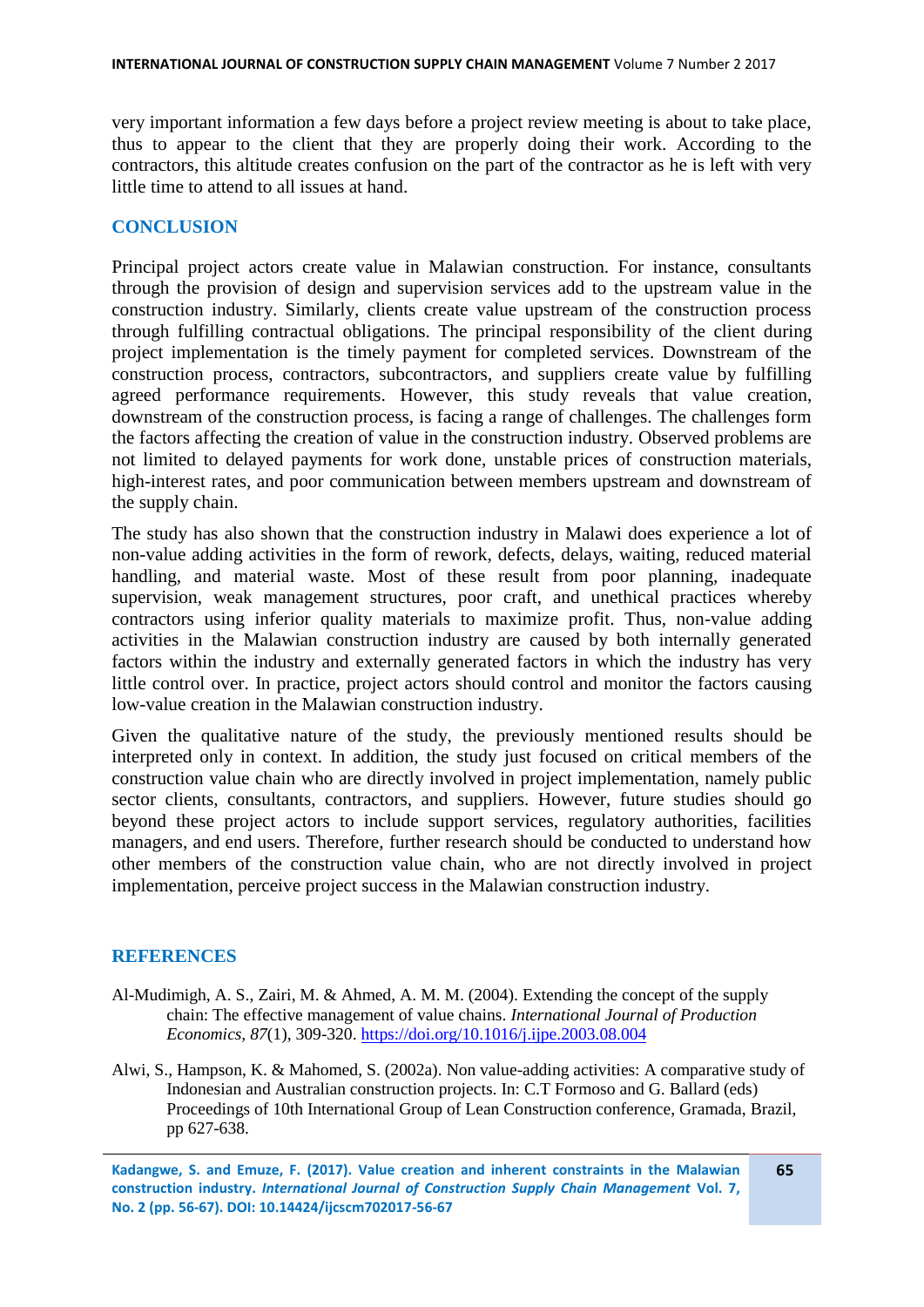- Alwi, S., Hampson, K. & Mahomed, S. (2002b). Factors influencing contractor performance in Indonesia: A study of non-value-adding activities. In: Proceedings International Conference on Advancement in Design Construction, Construction Management and Maintenance of Building Structures. Bali, pp 20-34.
- Basu, R. (2011). Managing Project Supply Chains. Surrey: Farnham.
- Borrego, M., Douglas, E. P. & Amelink, C. T. (2009). Quantitative, qualitative and mixed research methods in engineering education. *Journal of Engineering Education, 98*(1), 53- 66. <https://doi.org/10.1002/j.2168-9830.2009.tb01005.x>
- Chilipunde, R. (2010). Constraints and Challenges faced by small, medium and micro enterprise contractors in Malawi. (MSc Treatise). Nelson Mandela Metropolitan University.
- Chiocha, C. I. M. (2009). Corruption and its effects on the development of the construction industry in Malawi. (MSc Treatise). Nelson Mandela Metropolitan University.
- Creswell, J. W. (2013). Qualitative Inquiry and Research Design: Choosing among Five Approaches. 3rd ed. Los Angeles: Sage Publications.
- Dallas, M. F. (2006). Value and Risk Management: A guide to best practice. Oxford: Blackwell Publishing. <https://doi.org/10.1002/9780470759448>
- Emuze, F. A. (2011). Performance improvement in South African construction. (PhD Thesis). Nelson Mandela Metropolitan University.
- Emuze, F. A. & Kadangwe, S. (2014). Diagnostic view of road projects in Malawi. *Proceedings of Institution of Civil Engineers - Municipal Engineer, 167*(1), 44-55. <https://doi.org/10.1680/muen.13.00003>
- Fisher, N. & Morledge, R. (2002.) Supply Chain Management. In: J. Kelly, R. Morledge and S. Wilkinson (eds) Best Value in Construction. Oxford: Blackwell Publishing, pp. 201-219.
- Kaplinsky, R. & Morris, M. (2001). A handbook for value chain research (Vol. 113). International Development Research Centre: Ottawa.
- Langford, D., Martinez, V. & Bititci, U. S. (2003). Best Value in construction: Toward an interpretation of value from the client and contractor perspectives. *Journal of Construction Procurement, 9*(1), 55-67.
- Leedy, P. D. & Ormrod, J. E. (2010). Practical research: Planning and design. 9th ed. Boston: Pearson Education.
- Mechanical Constructing Education and Research Foundation MCERF. (2004). The value chain: adding value to the supply chain. [Online] Available from http//: www.mcaa.org/mcerf. [Accessed 20 April 2013].
- Morledge, R., Knight, A. & Grada, M. (2009). The Concept and Development of Supply Chain Management in the UK Construction Industry. In: S. Pryke (ed) Construction Supply Chain Management: concepts and case studies. Oxford: Wiley- Blackwell, pp. 23-38. <https://doi.org/10.1002/9781444320916.ch2>

Office of the Director of Public Procurement ODPP. (2008). Annual Report. Lilongwe, ODPP

Pryke, S. (2012). Social network analysis in construction. London: Wiley-Blackwell. <https://doi.org/10.1002/9781118443132>

**Kadangwe, S. and Emuze, F. (2017). Value creation and inherent constraints in the Malawian construction industry.** *International Journal of Construction Supply Chain Management* **Vol. 7, No. 2 (pp. 56-67). DOI: 10.14424/ijcscm702017-56-67**